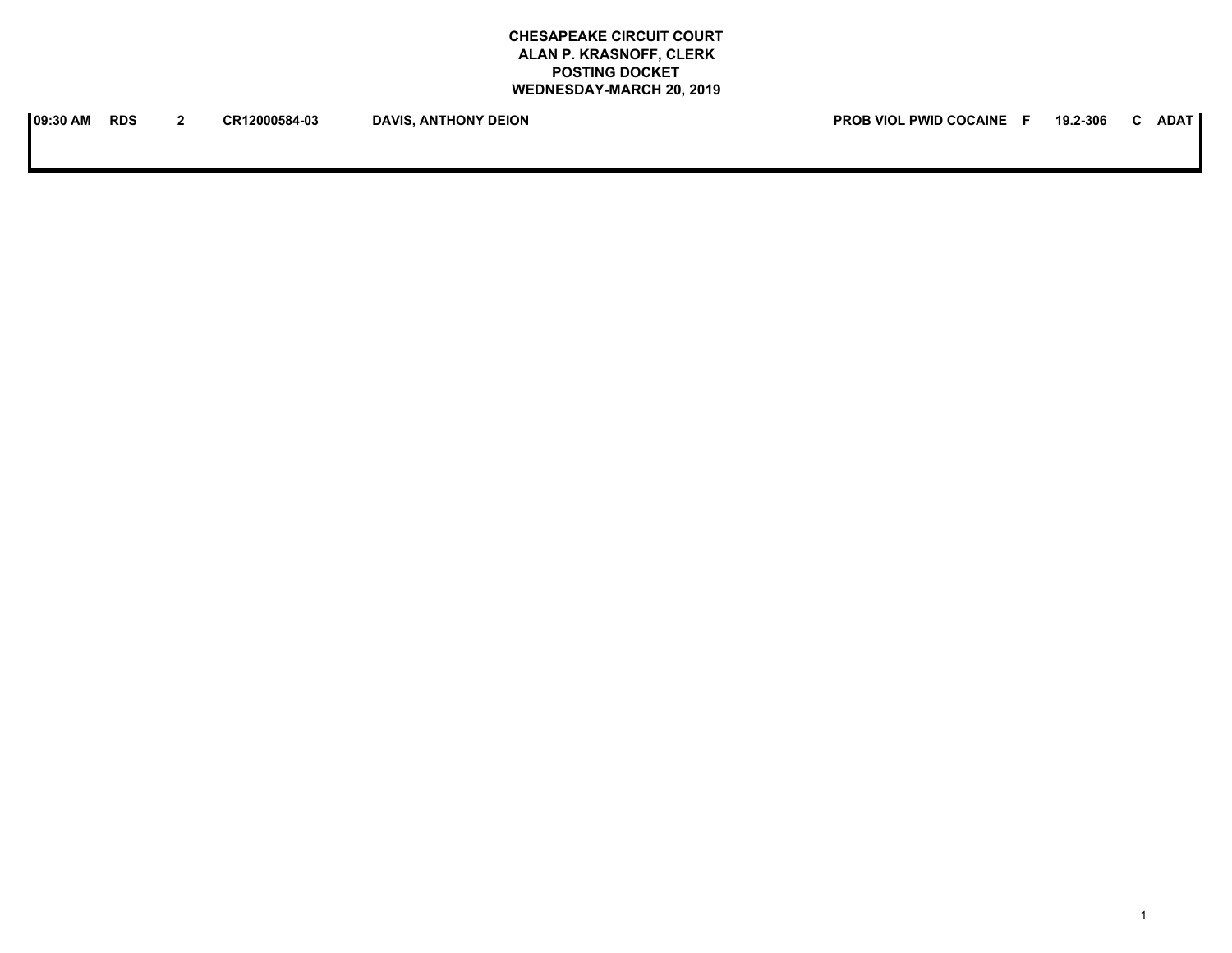## **CHESAPEAKE CIRCUIT COURT CIVIL MOTIONS DOCKET WEDNESDAY, MARCH 20, 2019**

| <b>Hearing</b><br><b>Time</b> |            | Judge Court-<br>room    | Case #           | <b>Plaintiff</b>                                                         | <b>Defendant</b>                            | <b>Plaintiff Attorney</b>     | <b>Defendant Attorney</b>      | <b>Hearing</b><br><b>Type</b> | <b>Duration</b> |
|-------------------------------|------------|-------------------------|------------------|--------------------------------------------------------------------------|---------------------------------------------|-------------------------------|--------------------------------|-------------------------------|-----------------|
| 09:00 AM JWB                  |            | $\mathbf{1}$            | Jones / Kinser   | <b>COMMISSIONERS OF</b><br><b>ACCOUNTS DOCKEt</b>                        |                                             |                               |                                |                               |                 |
| 09:00 AM JWB                  |            | $\mathbf{1}$            | <b>CWF15-241</b> | <b>KAREN CARNEGIE, ADM OF</b><br>THE ESTATE OF SHIRLEY<br><b>JACKSON</b> | <b>BEASLEY, LISA</b>                        | <b>CARNEGIE, KAREN</b>        |                                | <b>MOT</b>                    |                 |
| 09:00 AM JWB                  |            | $\mathbf{1}$            | CL13000668-03    | <b>BAKER, WENDY</b>                                                      | <b>BARNES, MICHAEL CHARLES</b>              | <b>PROSE</b>                  | PRO SE                         | <b>SC</b>                     | MHD             |
| 09:00 AM JWB                  |            | $\mathbf{1}$            | CL17002143-00    | <b>LOVETT, GABRIEL ROGERS</b>                                            | <b>LOVETT, JOLENE MARIE</b>                 |                               |                                | <b>PTC</b>                    | 15M 0 H 0 D     |
| 09:00 AM JWB                  |            | $\mathbf{1}$            | CL18000598-00    | <b>HOLMES, NICOLE</b>                                                    | <b>HOLMES, ROGER; JR</b>                    | PLUMLEE, C ERIC               |                                | <b>AMEN</b>                   | 15M 0 H 0 D     |
| 09:00 AM JWB                  |            | $\mathbf{1}$            | CL18000598-00    | <b>HOLMES, NICOLE</b>                                                    | <b>HOLMES, ROGER; JR</b>                    | PLUMLEE, C ERIC               |                                | <b>MOT</b>                    | 45M 0 H 0 D     |
| 09:00 AM JWB                  |            | 1                       | CL19001522-00    | 919 RILEY DRIVE LLC                                                      | PERRY-LASSITER, GENOVA                      | PRO SE                        | PRO SE                         | <b>DIS</b>                    | 0M 1 H 0 D      |
| 09:30 AM                      | <b>JM</b>  | $\mathbf{3}$            | CL18004848-00    | <b>COUNCIL, JESSICA</b>                                                  | <b>COUNCIL, JEREMY</b>                      | <b>LARSEN, GREGORY S</b>      | <b>SCHWAN, HENRY M</b>         | <b>CONF</b>                   | M H D           |
| 09:00 AM JCH                  |            | $\overline{\mathbf{4}}$ | CH05000433-00    | <b>GREEN, ZALPHIA</b>                                                    | <b>GREEN, RICHARD</b>                       | <b>STEPHEN GIVANDO</b>        |                                | <b>MOPT</b>                   | 30M 0 H 0 D     |
| 09:00 AM                      | <b>JCH</b> | 4                       | CL16002385-00    | <b>WELLS FARGO BANK NA</b>                                               | *WILLIAMS, ROBERT K                         | <b>KIM, LISA HUDSON</b>       | <b>PROSE</b>                   | <b>DJ</b>                     | 15M 0 H 0 D     |
| 09:00 AM JCH                  |            | 4                       | CL17000626-00    | <b>WRIGHT, SHELTIA DANIELLE</b>                                          | <b>WRIGHT, WARREN</b><br><b>CHRISTOPHER</b> | <b>ADAMS, CHRISTOPHER D</b>   | <b>PROSE</b>                   | <b>FD</b>                     | 15M 0 H 0 D     |
| 09:00 AM                      | <b>JCH</b> | 4                       | CL17002599-01    | <b>CICERARO, CECILIA T</b>                                               | <b>BUTLER, BRIAN W</b>                      | <b>ASERCION, P ROBERT</b>     | <b>AUBERGER, BRITTANY</b><br>Е | <b>SC</b>                     | 30M 0 H 0 D     |
| 09:00 AM                      | <b>JCH</b> | 4                       | CL17003312-00    | <b>JACOBS, JEAN ALLISON</b>                                              | <b>CUBIN, RICHARD MICHAEL</b>               | PRO SE                        | PRO SE                         | <b>FD</b>                     | 15M 0 H 0 D     |
| 09:00 AM                      | <b>JCH</b> | 4                       | CL18003472-00    | <b>JOHNSON, MAUREEN D</b>                                                | *JOHNSON, ALICE O                           | <b>DICKERSON, DAVID D; JR</b> | <b>PROSE</b>                   | <b>MOT</b>                    | 30M 0 H 0 D     |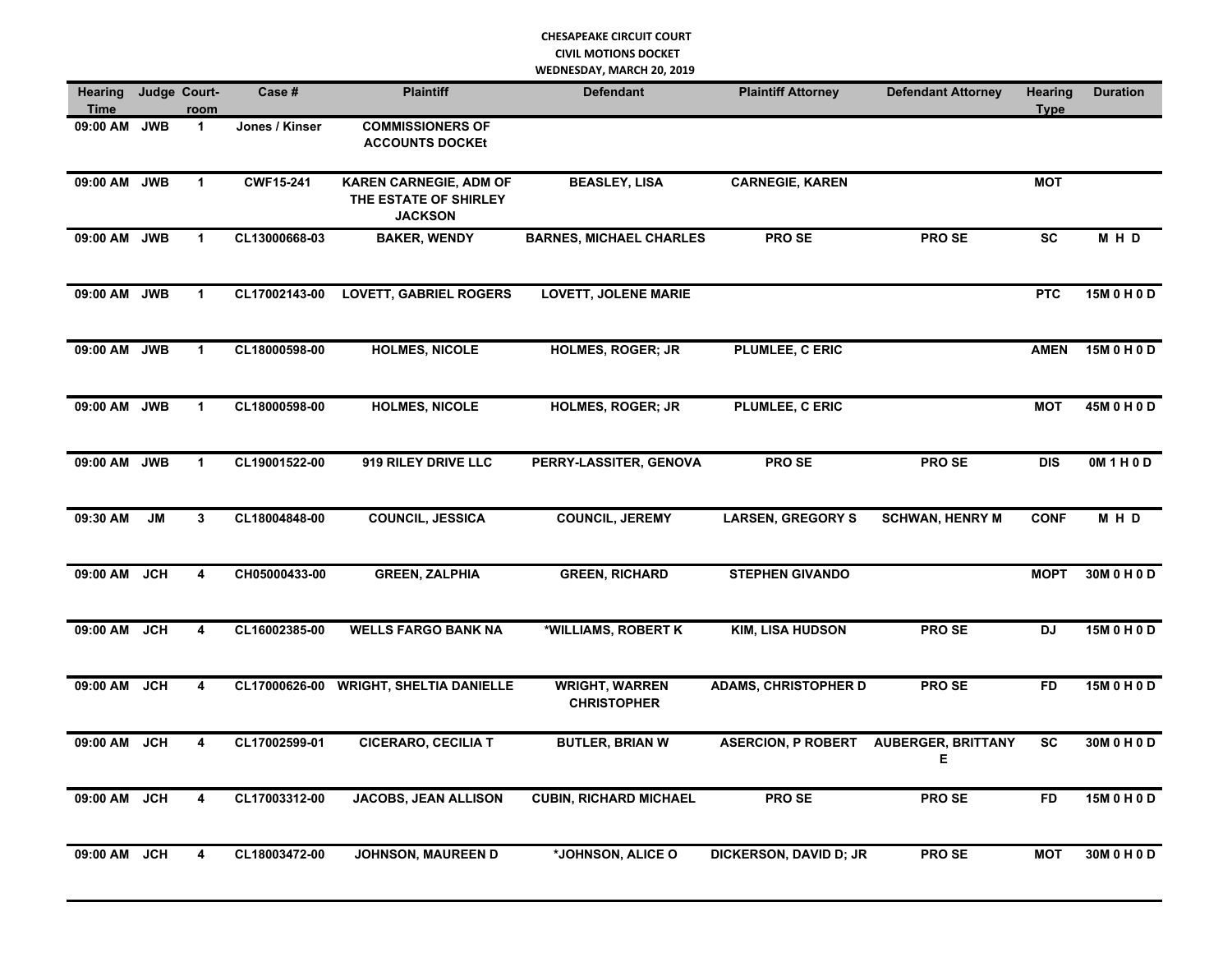## **CHESAPEAKE CIRCUIT COURT CIVIL MOTIONS DOCKET WEDNESDAY, MARCH 20, 2019**

| <b>Hearing</b><br><b>Time</b> | Judge Court-<br>room | Case #        | <b>Plaintiff</b>                          | <b>Defendant</b>                                                | <b>Plaintiff Attorney</b>               | <b>Defendant Attorney</b>               | <b>Hearing</b><br><b>Type</b> | <b>Duration</b> |
|-------------------------------|----------------------|---------------|-------------------------------------------|-----------------------------------------------------------------|-----------------------------------------|-----------------------------------------|-------------------------------|-----------------|
| 09:00 AM JCH                  | 4                    | CL18006992-00 | <b>COLLIER, GINNY</b>                     | UNKNOWN HEIRS OF EN IVES                                        | <b>COXE, HENRY</b>                      |                                         | <b>MOT</b>                    | 15M 0 H 0 D     |
| 09:00 AM JCH                  | 4                    | CL18007358-00 | PETERSON, QUEENIE<br><b>VICTORIA</b>      | PETERSON, NICHOLAS M                                            | <b>SHAMES, STEVEN</b>                   | <b>HEDGES, PAUL R</b>                   | <b>PL</b>                     | 30M 0 H 0 D     |
| 09:00 AM JCH                  | $\overline{4}$       | CL18007583-00 | <b>DANIELS, RODNEY</b>                    | <b>DANIELS, BUNNI</b>                                           | SIMPSON, CHAD L                         | PRO SE                                  | <b>FD</b>                     | 15M 0 H 0 D     |
| 09:00 AM RDS                  | 5                    | CL17001496-00 | <b>BENSON, DANA DAWSON</b>                | <b>BENSON, JAMES EUGENE</b>                                     | <b>MENDEZ, TATIANA</b>                  | PRO SE                                  | <b>MOT</b>                    | 30M 0 H 0 D     |
| 09:00 AM RDS                  | 5                    | CL17001520-00 | <b>GEORGE, ERVIN LEE</b>                  | <b>GEORGE, MARISHA L</b>                                        | PETERSON, JENNIFER E EVANS-BEDOIS, ERIN |                                         | <b>MOT</b>                    | 30M 0 H 0 D     |
| 09:00 AM RDS                  | 5                    | CL17005302-00 |                                           | VIRGINIA NATURAL GAS INC LEVITT & SONS OF NORFOLK<br><b>INC</b> | <b>COLE, GEOFFRY A</b>                  | <b>PROSE</b>                            | <b>HEAR</b>                   | 30M 0 H 0 D     |
| 09:00 AM RDS                  | 5                    | CL18001048-00 | <b>VIRGINIA NATURAL GAS INC</b>           | *LEVITT & SONS OF<br><b>RIVERDALE INC</b>                       | ANGLE, ROBERT W                         | <b>PROSE</b>                            | <b>HEAR</b>                   | 30M 0 H 0 D     |
| 09:00 AM RDS                  | 5                    | CL18001596-00 | <b>ROBBINS, DEBRA LYNN</b>                | <b>ROBBINS, JOHN JOSEPH</b>                                     | <b>LAHREN, ANNE C</b>                   | <b>WOODS, MICHAEL J</b>                 | <b>PTC</b>                    | 15M 0 H 0 D     |
| 09:00 AM RDS                  | 5                    | CL18002457-00 | <b>WILLIAMS, DAVID RYAN</b>               | <b>WILLIAMS, KATIE SEWELL</b>                                   | <b>PROSE</b>                            | <b>MAIDEN, BESIANNE</b><br><b>TAVSS</b> | <b>MOT</b>                    | 30M 0 H 0 D     |
| 10:00 AM RDS                  | 5                    | CL18007999-00 | <b>COMMONWEALTH</b>                       | *\$432.00 IN US CURRENCY                                        | <b>ABBEY, AMANDA S</b>                  | <b>PROSE</b>                            | <b>FOF</b>                    | MHD             |
| 10:00 AM RDS                  | 5                    | CL19000189-00 | <b>COMMONWEALTH OF</b><br><b>VIRGINIA</b> | *\$817.00 IN U.S. CURRENCY                                      | <b>ABBEY, AMANDA S</b>                  |                                         | <b>FOF</b>                    | MHD             |
| 10:00 AM RDS                  | 5                    | CL19000445-00 | <b>COMMONWEALTH</b>                       | *2005 MERCEDES BENZ SL                                          | <b>BURRELL, KAREN J</b>                 | PRO SE                                  | <b>FOF</b>                    | MHD             |
| 10:00 AM RDS                  | 5                    | CL19000446-00 | <b>COMMONWEALTH</b>                       | *2005 FORD F550                                                 | <b>BURRELL, KAREN J</b>                 | PRO SE                                  | <b>FOF</b>                    | M H D           |
| 10:00 AM RDS                  | 5                    | CL19000450-00 | <b>COMMONWEALTH</b>                       | *2005 CADILLAC ESCALADE V8 BURRELL, KAREN J                     |                                         | <b>PROSE</b>                            | <b>FOF</b>                    | M H D           |